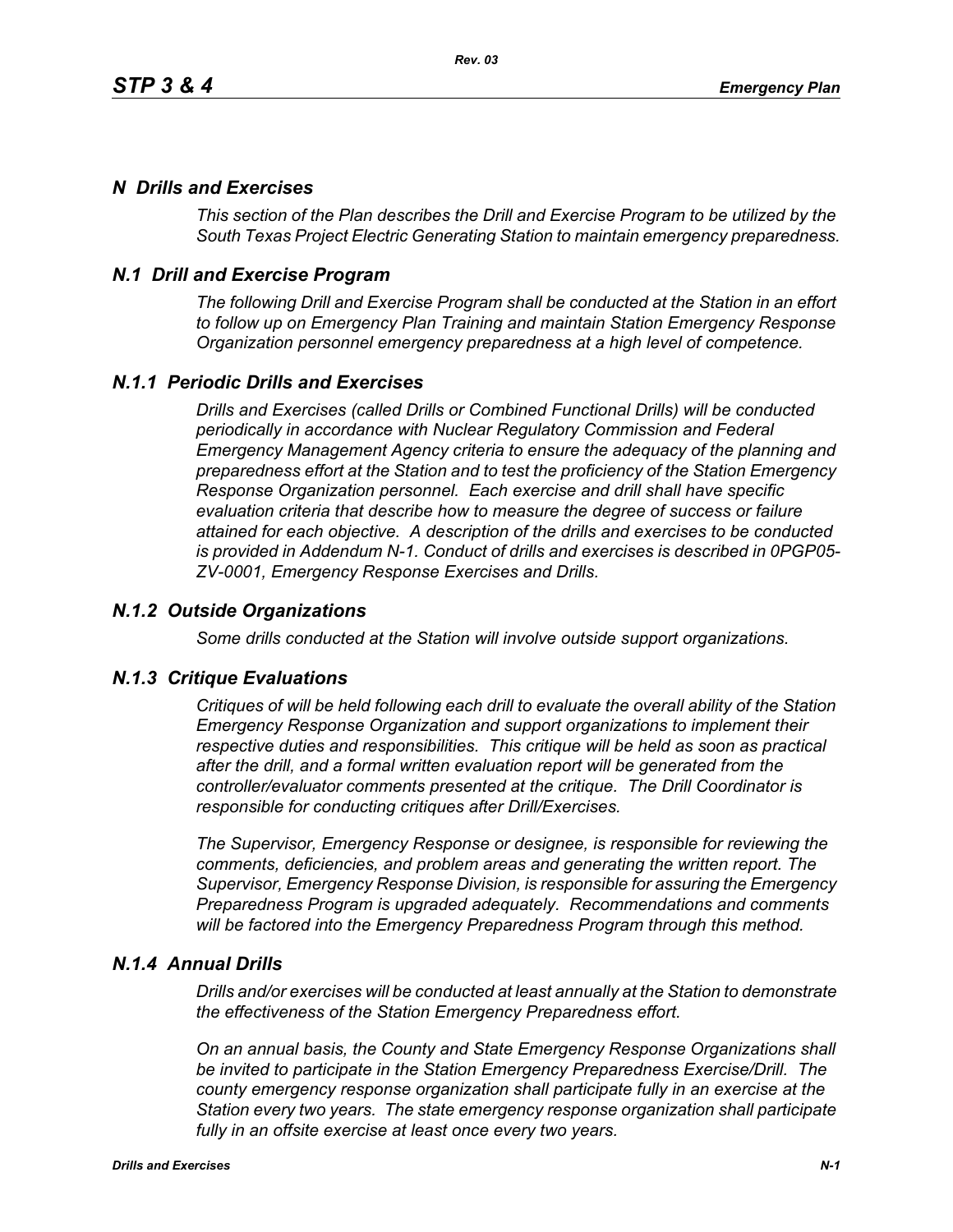*A full participation exercise will include mobilization of the state and county emergency management organizations and their resources in keeping with the accident scenarios. Involvement by the support organizations will be as appropriate to the exercise objectives.* 

*The ingestion exposure pathway measures shall be exercised by the state emergency response organization as a minimum every six (6) years. An off hours and an unannounced drill/exercise shall be performed at least once every six (6) years. Federal Emergency Management Agency objectives for the state and county emergency management organizations shall be exercised as required.*

*Drills will be held to demonstrate the abilities of the Station Emergency Response Organization to respond in different weather conditions. Drills should therefore be held in good or bad weather providing no life threatening situations occur.*

### *N.2 Scenario Development*

*Scenarios for drills/exercises will be developed under the direction of the Supervisor, Emergency Response or designee.* 

### *N.2.1 Specific Objectives*

*Input from cognizant Station groups, State, and County authorities are required to define the specific objectives to be met during the drill/exercise.*

#### *N.2.2 Scenario Composition*

*Scenarios should include, but not be limited to:*

- *Basic objectives,*
- *Support organization(s) involved,*
- *Chronological flow of initiating data,*
- *Time schedule of real and simulated actions,*
- *Summarizing narrative of appropriate response actions, and*
- *A listing of official evaluators and controllers.*

*Scenarios governing the exercise will be varied each year, and confidentiality will be maintained on the scenario. The variation to the scenarios will allow all significant provisions in the Plan to be fully exercised. Provisions exist to allow exercises to be conducted during the off-hours at a minimum of once every six years.*

*The scenario preparation should include identifying the Control Room alarms, alarm sequences, and specific instrumentation readings throughout the drill.*

*Only officials of the Federal, State, and County support authorities involved in scenario development and approved Station controllers and evaluators will share advanced*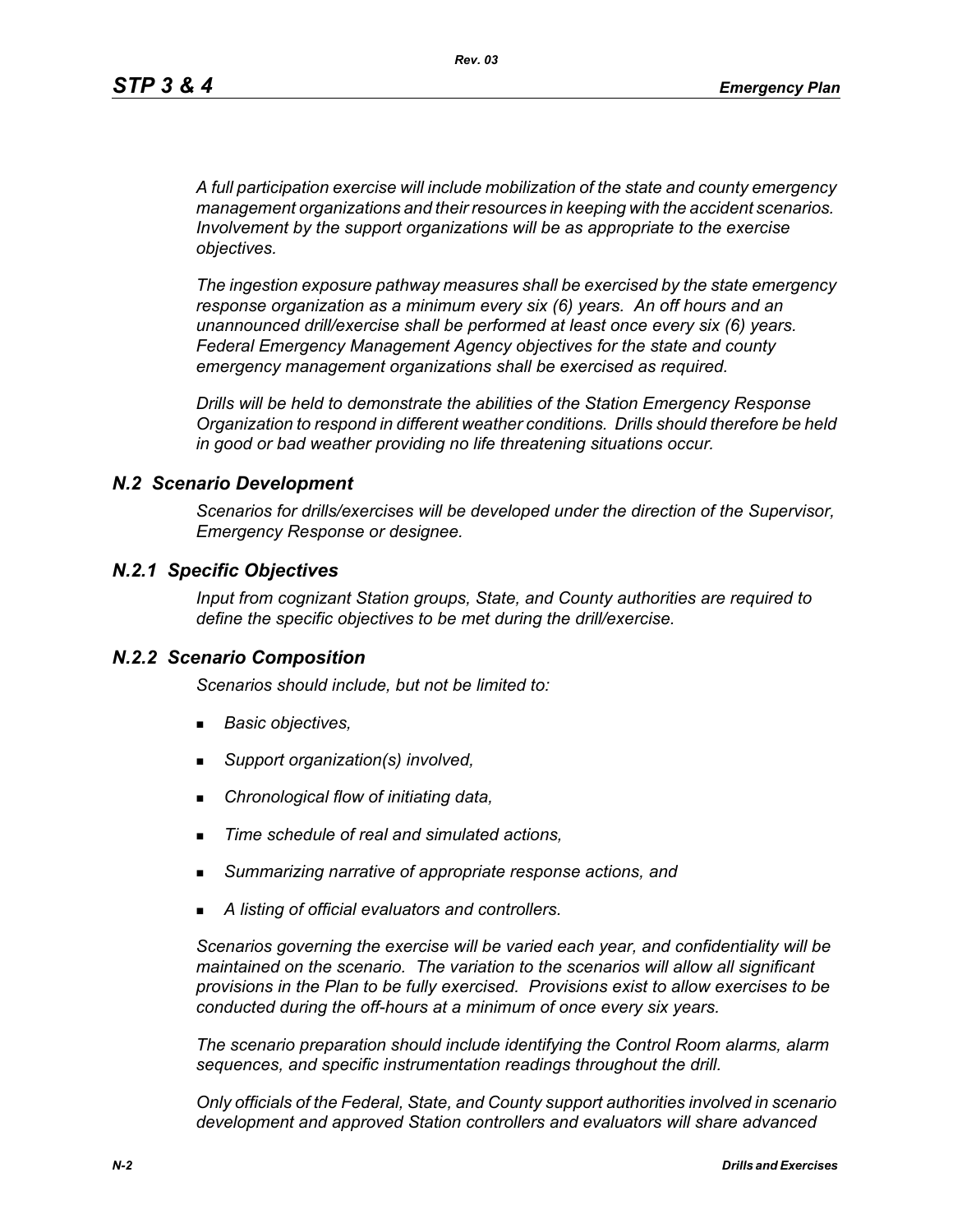*knowledge of the scenario. Limiting the knowledge of the scenario allows for effective controllers' participation and evaluator judgment without significant compromise of scenario or drill confidentiality. This allows for significant free play during the drills by the participants. A description of the arrangements for the advance materials to be provided to official observers and participation in the evaluation critique is provided in 0PGP05-ZV-0001, Emergency Response Exercises and Drills.*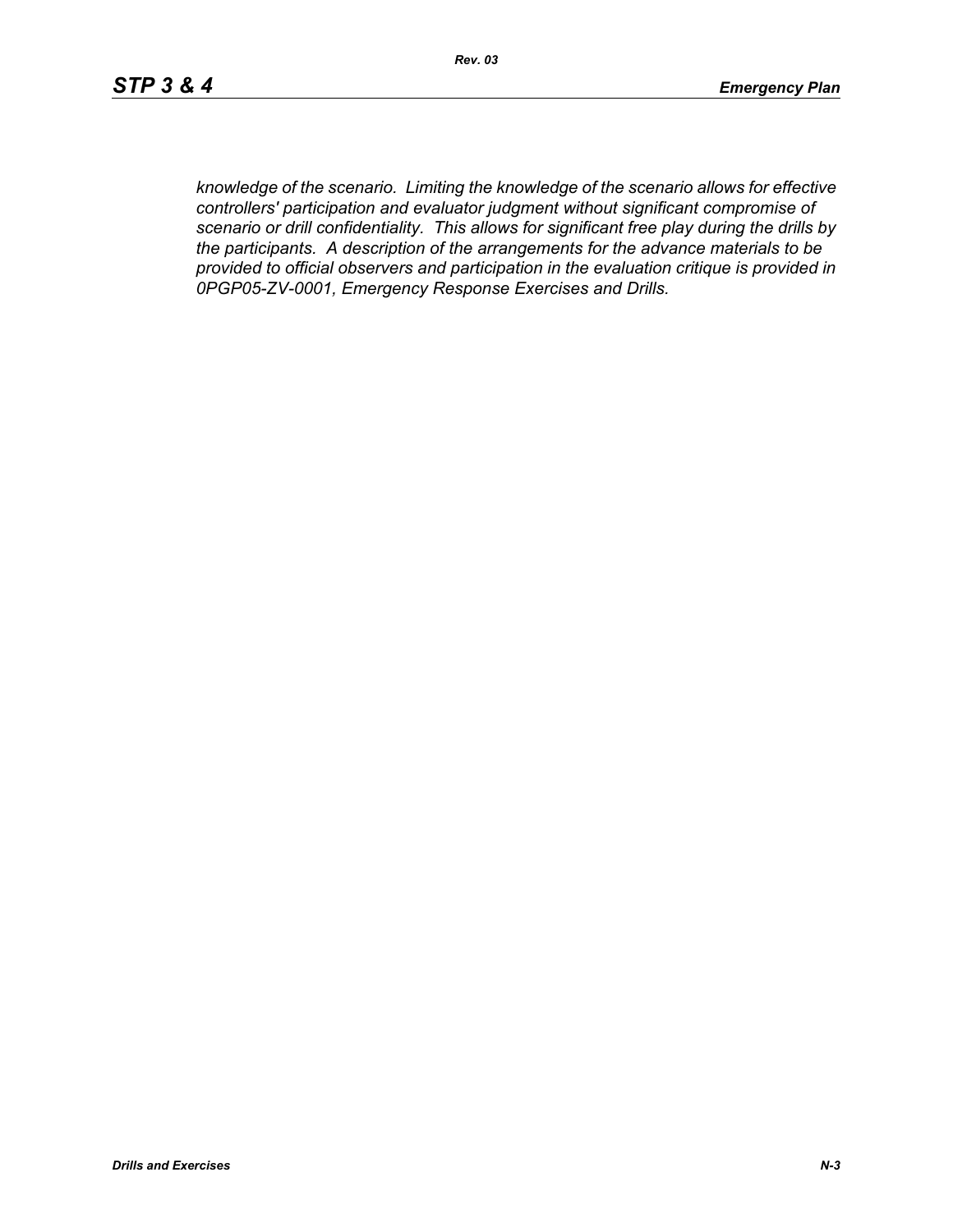## *Addendum N-1 Drills and Exercises Page 1 of 2*

- *1.0 Drills and exercises (called Drills, Combined Functional Drills, Dress Rehearsals, Evaluated or Graded Exercises) will be conducted periodically, in accordance with the criteria of NUREG-0654/FEMA-REP-1, Rev. 1Federal Emergency Management Agency Report-1 to ensure the adequacy of planning and preparedness and the proficiency of the Emergency Response Organizations to react to an actual situation in the Station. All drills shall be supervised and evaluated by a Drill Coordinator qualified to Station standards.*
- *2.0 Critiques of drills will be held and recommendations and comments will be factored into the preparedness program. Drills conducted at the Station may involve outside support organizations.*
- *3.0 COMMUNICATION TESTS Communication tests with State and local governments within the Plume Exposure Pathway Emergency Planning Zone will be conducted monthly. Communications with Federal emergency response organizations and State within the ingestion pathway will be tested on a quarterly basis. Communications between the nuclear facility, State and County emergency response facilities, and field assessment teams shall be tested annually. Communications tests shall also include the aspect of understanding the content of messages.*
- *4.0 FIRE DRILLS Fire drills shall be conducted in accordance with Station Final Safety Analysis Reports 9.5.1.6 (Unit 1/2), 9A(Unit 3/4) Fire Hazard Analysis Report 4.1 and 4.2 (Units 1 and 2), and Title 10 Code of Federal Regulations Part 50 Appendix R. sec. I.3 to demonstrate fire-fighting readiness of assigned personnel (as applicable).*
- *5.0 MEDICAL EMERGENCY DRILLS A medical emergency drill involving a simulated contaminated individual that contains provisions for participation by the local support services as indicated in Section B of this Plan shall be conducted annually. The offsite portions of the medical drill may be performed as part of the required annual exercise at the discretion of the Plant General Manager. Emergency medical drills shall test medical personnel and site personnel on handling of*  radiologically involved victims with respect to radiation monitoring, contamination control and *decontamination of the victim.*
- *6.0 RADIOLOGICAL MONITORING DRILLS Radiological Monitoring Drills shall be conducted at the Station annually. These drills shall provide for the monitoring of plant environs and radiological monitoring on site and offsite. These drills shall include collection and analysis of airborne activity, ground deposition surveys, and provide provisions for communications and record keeping. At*  least once every year collection and analysis will also include vegetation, soil and water. The State *drills may not always be conducted at the Station. These drills will demonstrate the ability to coordinate with and make appropriate recommendations to the Department of State Health Services.*
- *7.0 HEALTH PHYSICS DRILLS*
	- *7.1 Health Physics Drills shall be conducted semi-annually which involve response to and analysis of simulated elevated airborne and liquid samples and direct radiation measurements in the environment.*